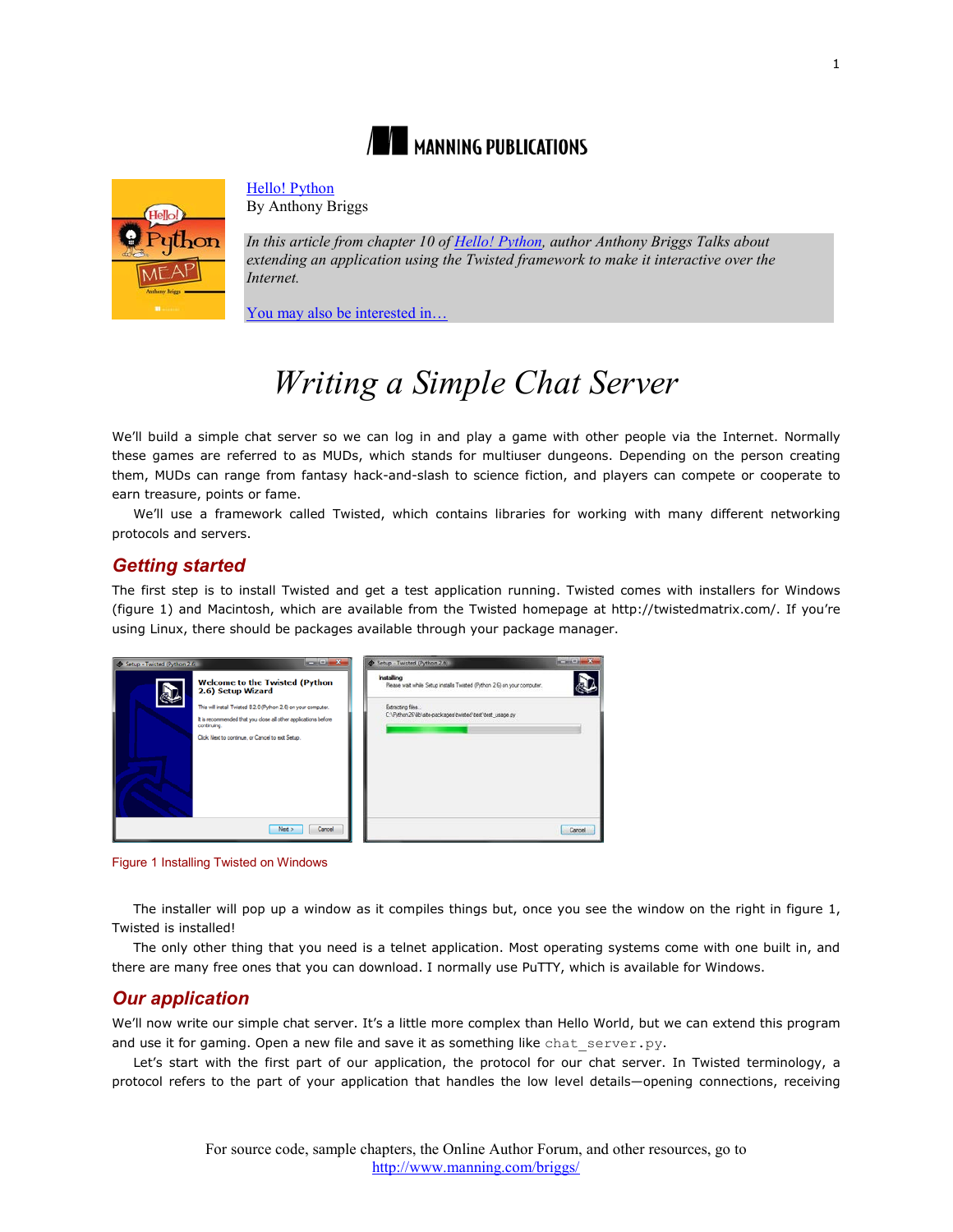data, and closing connections when we're finished. You can do this in Twisted by subclassing its existing networking classes.

| Listing 1 A simple chat server protocol                                |    |
|------------------------------------------------------------------------|----|
| from twisted.conch.telnet import StatefulTelnetProtocol                | #1 |
| class ChatProtocol (StatefulTelnetProtocol):                           | #1 |
| def connectionMade(self):                                              | #2 |
| self.ip = self.transport.getPeer().host                                | #3 |
| print "New connection from", self.ip                                   | #3 |
| self.msg all(                                                          | #3 |
| "New connection from %s" % self.ip,                                    | #3 |
| sender=None)                                                           | #3 |
| self.factory.clients.append(self)                                      | #3 |
| def lineReceived(self, line):                                          | #4 |
| line = line.replace( $\langle \cdot   r', \cdot \cdot \cdot \rangle$ ) |    |
| print ("Received line: %s from %s" %                                   | #4 |
| (line, self.ip))                                                       | #4 |
| self.msg all(line, sender=self)                                        | #4 |
| def connectionLost (self, reason) :                                    | #5 |
| print "Lost connection to", self.ip                                    | #5 |
| self.factory.clients.remove(self)                                      | #5 |
|                                                                        |    |
| def msg all(self, message, sender):                                    | #6 |
| self.factory.sendToAll(                                                | #6 |
| message, sender=sender)                                                | #6 |
| def msg me(self, message):                                             | #6 |
| message = message.rstrip() + $'\r'$                                    | #6 |
| self.sendLine(message)                                                 | #6 |
|                                                                        |    |

#### **#1 ChatProtocol is like Telnet**

For our chat server, we'll be using Twisted's StatefulTelnetProtocol. It takes care of the low-level line parsing code, which means that we can write our code at the level of individual lines and not have to worry about whether we have a complete line or not.

#### **#2 Override connectionMade**

We're customizing our protocol by overriding the built-in connectionMade method. This will get called by Twisted for each connection the first time that it's made.

#### **#3 A new connection**

We're just taking care of a bit of housekeeping here—storing the client's IP address and informing everyone who's already connected of the new connection. We also store the new connection so that we can send it broadcast messages in the future.

#### **#4 Handle data**

The Telnet protocol class provides the lineReceived method, which gets called whenever a complete line is ready for us to use (whenever the person at the other end hits the return key). In our chat server, all we need to do is send whatever's been typed to everyone else who's connected to the server. The only tricky thing that we need to do is to remove any line feeds; otherwise, our lines will overwrite each other when we print them.

#### **#5 Close the connection**

If the connection is lost for some reason—either the client disconnects or is disconnected by us, connectionLost will be called so that we can tidy things up. In our case, we don't really need to do much, just remove the client from our list of connections so that we don't send them any more messages.

#### **#6 Convenience methods**

To make our code easier to follow, I've created the msg\_all and msg\_me methods, which will send out a message to everyone and just us, respectively. msg\_all takes a sender attribute, which we can use to let people know who the message is coming from.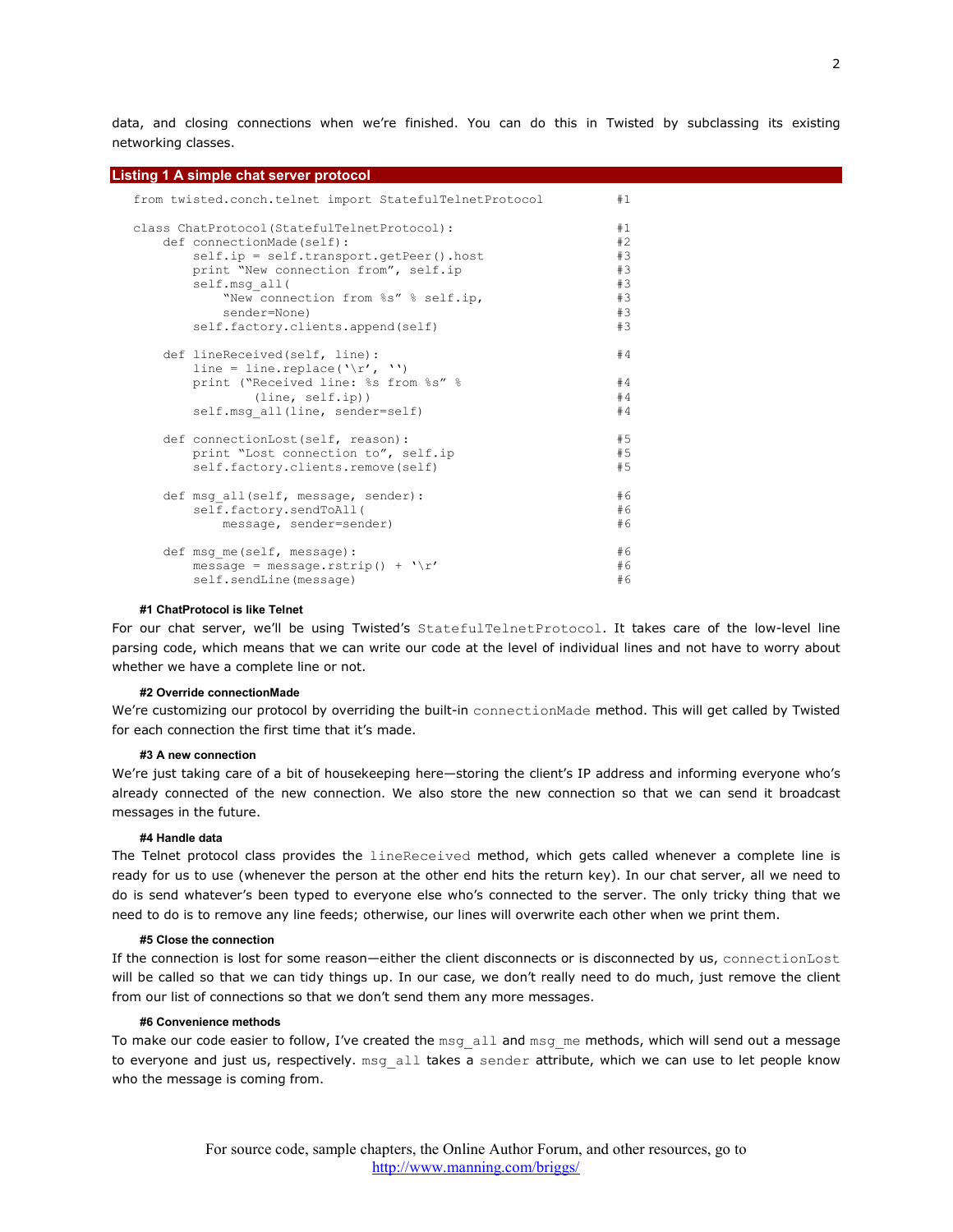So that takes care of how we want our program to behave—how do we link it in to Twisted? We use what Twisted refers to as a Factory, which is responsible for handling connections and creating new instances of ChatProtocol for each one. You can think of it as a switchboard operator—as people connect to your server, the Factory creates new Protocols and links them together—something like figure 1.



Figure 1 A factory creating protocols

So how do we do this in Twisted? Easy. See listing 2.

#### **Listing 2 Connecting up our protocol**

| from twisted.internet.protocol import ServerFactory<br>from twisted.internet import reactor | #1<br>#3                          |  |
|---------------------------------------------------------------------------------------------|-----------------------------------|--|
| .<br>class ChatFactory (ServerFactory) :                                                    | #1                                |  |
| $protocol = ChatProtocol$                                                                   | #1                                |  |
| def init (self):                                                                            |                                   |  |
| $self.class = []$                                                                           | #2                                |  |
| def sendToAll(self, message, sender):                                                       | #2                                |  |
| message = message.rstrip() + $'\r'$                                                         | #2                                |  |
| for client in self.clients:                                                                 | #2                                |  |
| if sender:                                                                                  | #2                                |  |
| client.sendLine(                                                                            | #2                                |  |
|                                                                                             | #2<br>sender.ip + ": " + message) |  |
| else:                                                                                       | #2                                |  |
| client.sendLine(message)                                                                    | #2                                |  |
| print "Chat server running!"                                                                | #3                                |  |
| $factory = ChatFactory()$                                                                   |                                   |  |
| reactor.listenTCP(4242, factory)                                                            |                                   |  |
| reactor.run()                                                                               |                                   |  |

#### **#1 A ChatFactory?**

A Factory is object-oriented terminology for something that creates instances of another class. In this case, it'll create instances of ChatProtocol.

#### **#2 Talking to everyone**

The ChatFactory is the natural place to store the data shared between all of the ChatProtocol instances. The sendToAll method is responsible for sending a message to each of the clients specified within the clients list. As you saw in listing 1, the client protocols are responsible for updating this list whenever they connect or disconnect.

#### **#3 Wiring everything together**

The final step is to let Twisted know about our new protocol and factory. We do this by creating an instance of ChatFactory, binding it to a particular port with the listenTCP method and then starting Twisted with a call to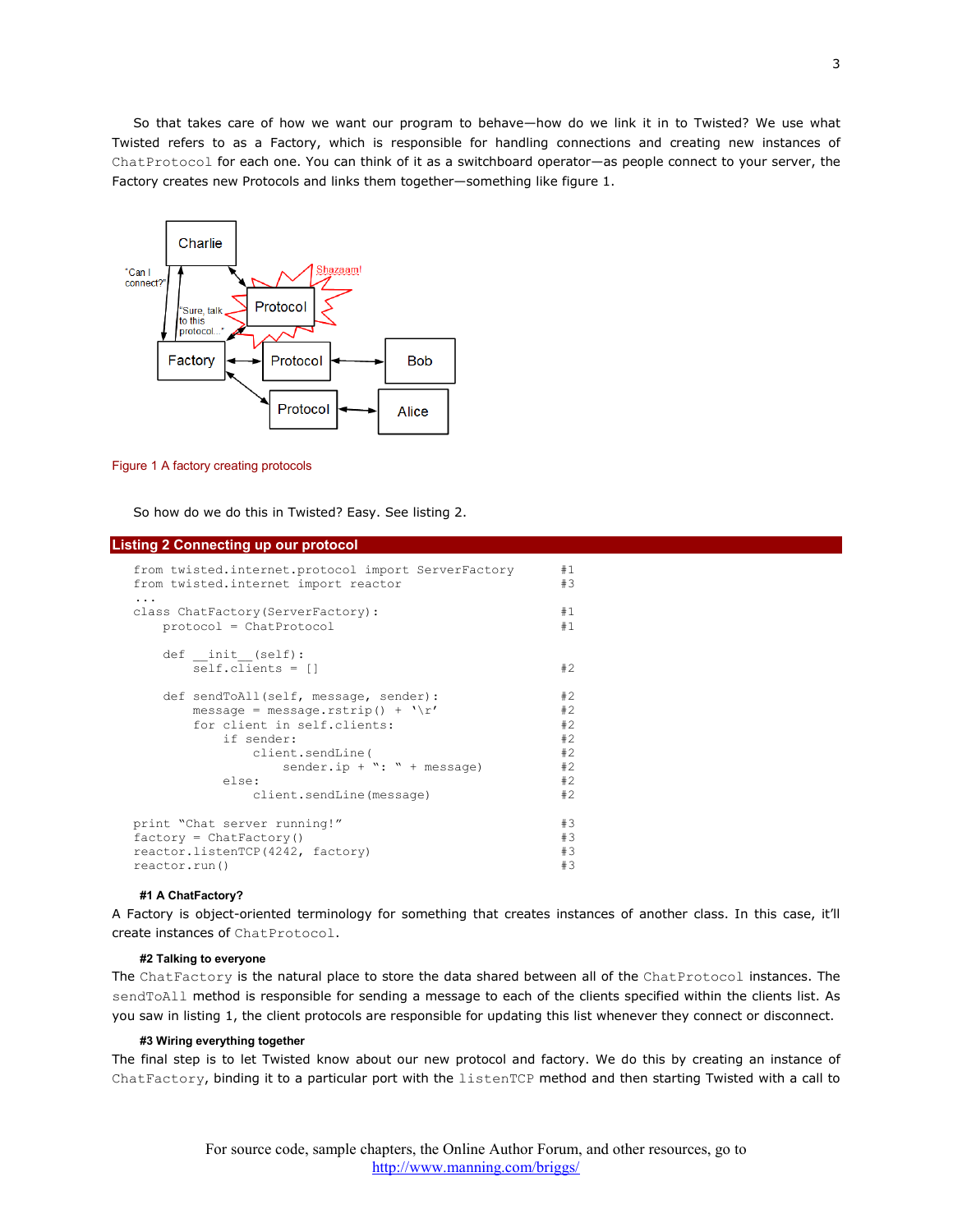its main loop, reactor.run(). I've chosen 4242 as the port to listen to. It doesn't matter too much which one you use, as long as it's something above 1024 so that it doesn't interfere with the existing network applications.

If you save that program and run it, you should see the message "Chat server running!" If you connect to your computer via telnet on port 4242 (usually by typing telnet localhost 4242), you should see something like figure 2.



Figure 2 Our chat server is running

It may not seem like much, but we've already got the basic functionality of our MUD server going. Now we're ready to start connecting a game to the network.

### *Summary*

We learned how to set up a chat server so we can log on and interact with other game players on the Internet. We first set up the protocol for our chat server and then we linked it to Twisted, which contains libraries for working with many different networking protocols and servers.